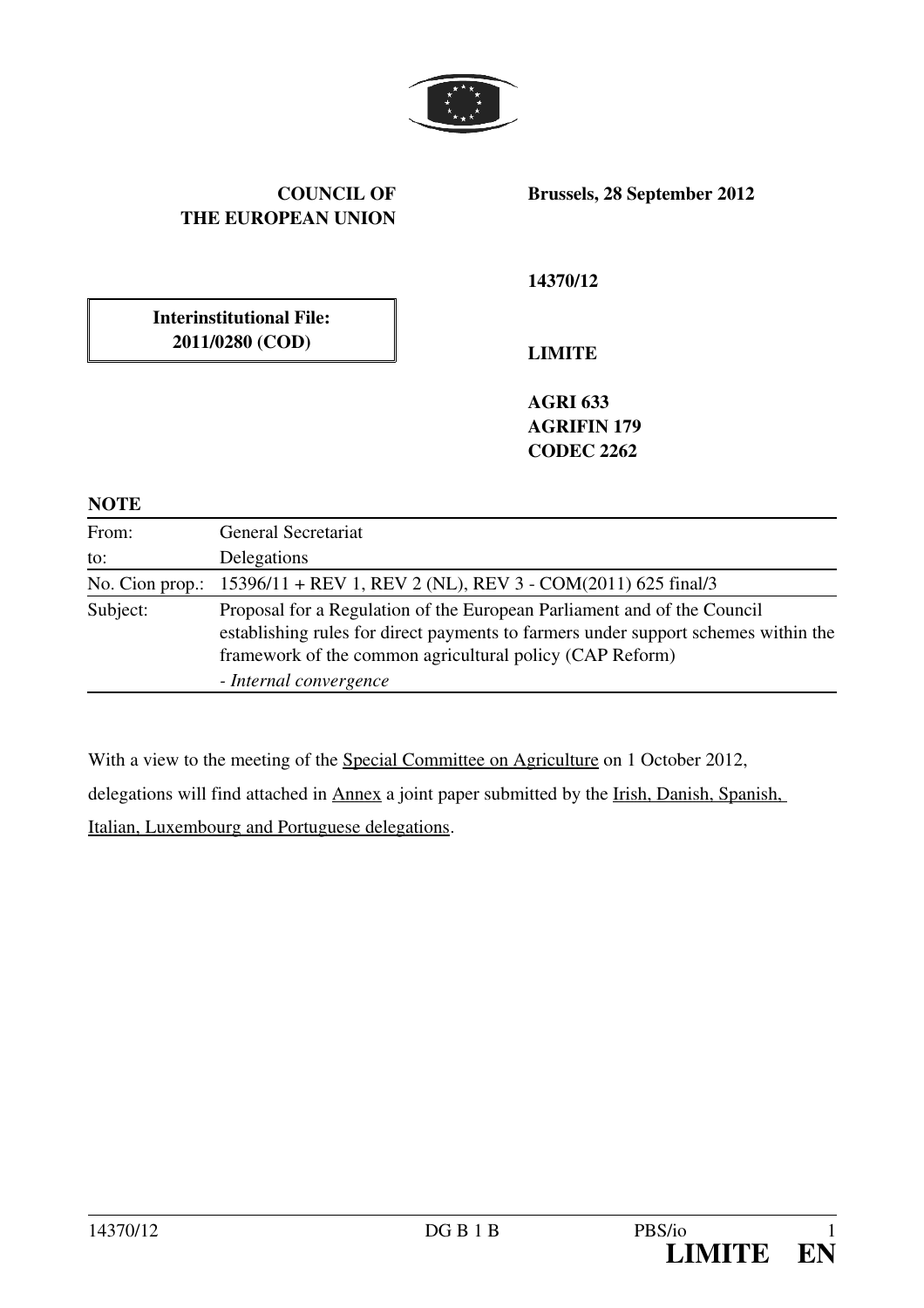## CAP 2020: INTERNAL CONVERGENCE OF DIRECT PAYMENTS Ireland, Denmark, Spain, Italy, Luxembourg and Portugal

The Commission proposes the progressive introduction of uniform national or regional payment rates per hectare by 2019. The above mentioned Member States agree on moving to a direct income support more equitably distributed between farmers by reducing the link to historical references, but question the proposed approach based on a national or regional "flat rate". Diversity and complexity of agriculture across the EU requires greater flexibility for Member States in an almost fully decoupled system of direct payments.

The economic and financial situation, together with the resulting budget constraints, recommend the highest prudence in moving support between farmers. The objective of maintaining agricultural activity throughout the EU is still present in the CAP towards 2020. Income support should take into account different situations among farmers, regions, and agricultural sectors within the limit of WTO commitments.

Internal convergence between farmers should be consistent with the external convergence proposed between Member States. Therefore, the system of direct payments should allow Member States to limit losses to farmers by partially, rather than fully, converging payments, in the same manner as proposed for convergence between Member States.

All the elements of the proposed system of direct payments should be addressed by this internal convergence model, and not only the basic payment. Three elements are of particular importance in this regard, the "greening" component of the payment, the number of eligible hectares and the level of direct support per hectare.

- Member States should be allowed, on a voluntary basis, to apply the greening component as a percentage of the basic payment established at individual level, instead of a national or regional "flat rate".